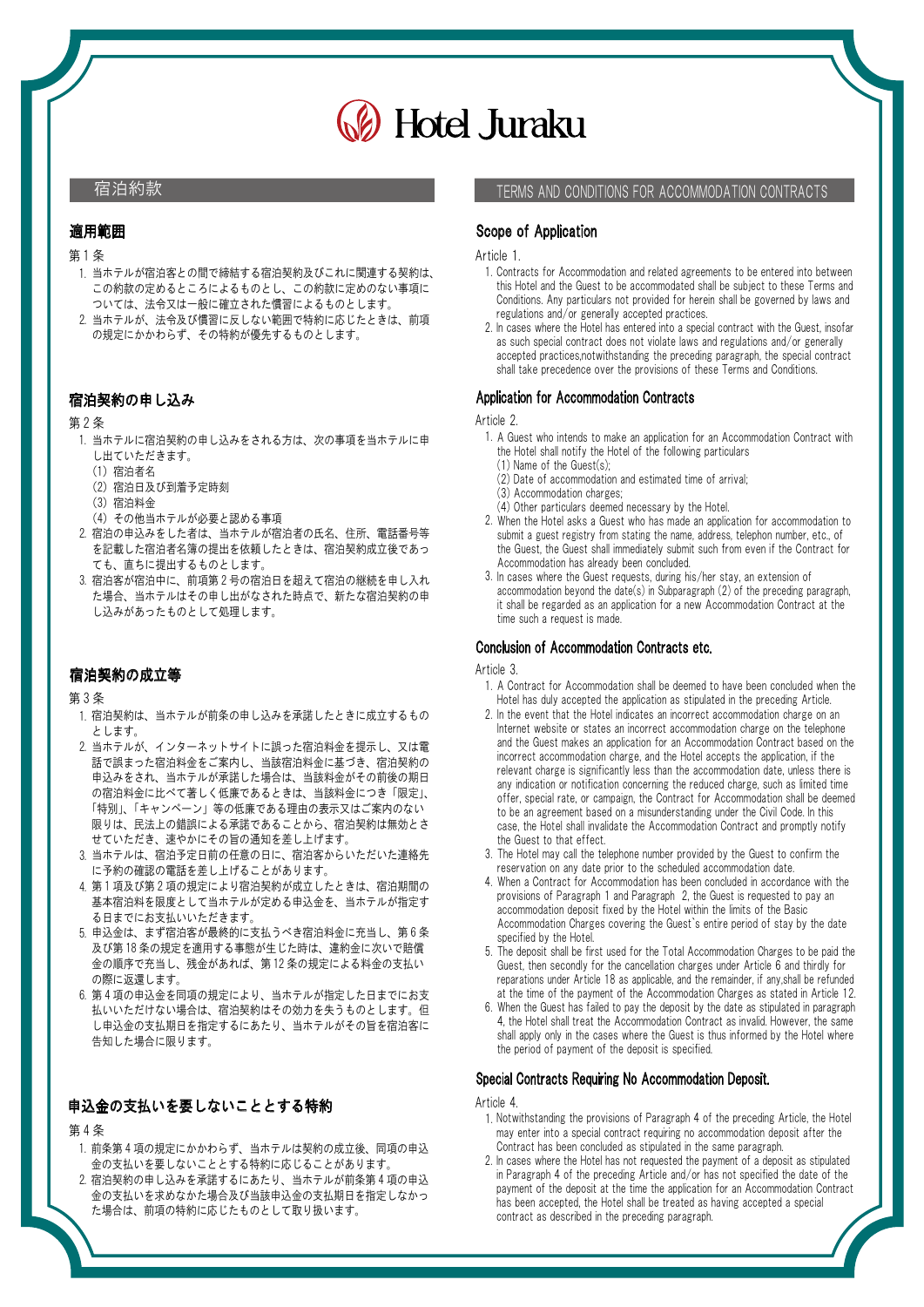# **B** Hotel Juraku

## **宿泊契約締結**<br>第 5 条 宿泊契約締結の拒否

- 当ホテルは次にあげる場合、宿泊契約の締結に応じない場合があります。 (1) 宿泊の申込みがこの約款によらないとき。
- (2) 満室により客室の余裕がないとき。
- (3) 宿泊しようとする者が、宿泊に関し , 法令の規定、公の秩序若しくは
- 善良の風俗に反する行為をするおそれがあると認められるとき。
- (4) 宿泊しようとする者が、当ホテル内で合理的な理由のない苦情、要 求を申し立てた等、当ホテル内の平穏な秩序を乱すおそれがあると 認められるとき。 来を甲し立てた等、当ホテル内の平穏な秩序を乱すおそれがあると<br>- 認められるとき。<br>(5) 宿泊しようとする者が、次のイからハに該当すると認められるとき。<br>イ 暴力団員による不当な行為の防止等に関する法律(平成:1:1、1<br>- 暴力団員による不当な行為の防止!!下(2)下「■!下」!
- (5) 宿泊しようとする者が、次のイからハに該当すると認められるとき。
- 認められるとき。<br>(5) 宿泊しようとする者が、次のイからハに該当すると認められるとき。<br>イ 暴力団員による不当な行為の防止等に関する法律(平成3年法律第<br>77 号)第2条第2号に見上51mg(以下「暴力団」という。)、 (5) 宿泊しようとする者が、次のイからハに該当すると認められるとき。<br>イ 暴力団員による不当な行為の防止等に関する法律(平成3年法律第<br>77 号)第2条第2号に規定する暴力団(以下「暴力団」という。)<br>同条第6号に規定方需要力オの以下「暴力団員」という。)暴力団<br>同条第6号は農士団開大司具(以下「暴力団員」という。)暴力団 準構成員又は暴力団関係者その他の反社会勢力
- ロ 暴力団又は暴力団員が事業活動を支配する法人その他の団体であるとき ハ 法人でその役員のうちに暴力団員に該当する者があるもの
- (6) 宿泊しようとする者が、他の宿泊客に著しい迷惑を及ぼす言動をし
- たとき。 (7) 宿泊しようとする者が、明らかに伝染病者であると認められるとき。
- (8) 宿泊に関し暴力的要求行為が行われ、又は合理的な範囲を超える負 担を求められたとき。
- (9) 天災 ,施設の故障 ,その他やむを得ない事由により宿泊ができないとき。
- (10) 東京都旅館業法施行条例の規定する場合に該当するとき。
- (11) 宿泊の申込みをした者が、自己の商業目的を秘して申込みをしたと き。

## **宿泊客の契約**<br>第 6 条<br>- - - - - - - - - -宿泊客の契約解除権

- 1. 宿泊客は、当ホテルに申し出て、宿泊契約を解除することができます。
- 2. 当ホテルは、宿泊客がその責めに帰すべき事由により宿泊契約の全部又 第 6 条<br>1. 宿泊客は、当ホテルに申し出て、宿泊契約を解除することができます。<br>2. 当ホテルは、宿泊客がその責めに帰すべき事由により宿泊契約の全部又<br>は一部を解除した場合(第 3 条第 4 項の規定により当ホテルが申込金の 支払期日を指定してその支払いを求めた場合であって、その支払いより 当ホテルは、宿泊客がその責めに帰すべき事由により宿泊契約の全部又で、宿泊客がそのうちに帰すべき事由により宿泊契約の全部又と、<br>って部を解除した場合(第3条第4項の規定により当ホテルが申込金の<br>支払期日を指定してその支払いを求めた場合であって、その支払いより<br>前に宿泊客が宿泊契約を解除したときを除きます)は、第20条別表第1 に揚げるところにより違約金を申し受けます。 支払期日を指定してその支払いを求めた場合であって、その支払いより<br>前に宿泊客が宿泊契約を解除したときを除きます)は、第 20 条別表第 1<br>に揚げるところにより違約金を申し受けます。<br>当ホテルは、宿泊客が連絡しないで宿泊当日の午後 9 時(予め到着予定<br>##ホデル!!
- 3. 当ホー 前に宿泊客が宿泊契約を解除したときを除きます)は、第 20 条別表第 1<br>に揚げるところにより違約金を申し受けます。<br>当ホテルは、宿泊客が連絡しないで宿泊当日の午後 9 時(予め到着予定<br>時刻が明示されている場合は、その時刻を 2 時間経過 12 た時刻 1 年の<br>りが明示されている場合は、その時刻を 2 時間経過 12 たりねん 1 年 ても到着しない時は、その宿泊契約は宿泊客により解除されたものとみ なし処理することがあります。

## **当ホテルの契**<br>第 7 条<br><sub>第 7 第 1</sub> 。 当ホテルの契約解除権

- 1. 当ホテルは、次にあげる場合に置いては、宿泊契約を解除することがあ ります。
	- (1) 宿泊客が宿泊に関し、法令の規定、公の秩序若しくは善良の風俗に 反する行為をするおそれがあると認められるとき、又は同行為をし たと認められるとき。
	- (2) 宿泊客が、当ホテル内で合理的な理由のない苦情、要求を申し立て る等、当ホテルの平穏な秩序を乱していると認められるとき。 (3) 宿泊客が次のイからハに該当すると認められるとき。
	- イ 暴力団、暴力団員、暴力団準備構成員又は暴力団関係者その他の反 社会勢力
	- ロ 暴力団又は暴力団員が事業活動を支配する法人その他の団体であるとき
	- ハ 法人でその役員のうちに暴力団員に該当する者があるもの
	- (4) 宿泊客が他の宿泊客に著しい迷惑を及ぼす言動をしたとき。
	- (5)宿泊客が伝染病者であると明らかに認められるとき。
	- (6) 宿泊に関し暴力的要求行為が行われ、又は合理的な範囲を超える負 担を求められたとき。
	- (7) 天災等不可抗力に起因する事由により、宿泊させることができないとき。

#### Refusal of Accommodation Contracts.

#### Article 5.

- 1. The Hotel shall have the right not to accept the application for an Accommodation Contract under any of the following circumstances.
	- (1) When the application for accommodation does not conform with the provisions of these Terms and Conditions.
	- (2) When the Hotel is fully booked and no room is available.
	- (3) When the Guest seeking accommodation is deemed liable to conduct himself/herself in a manner that will contravene the law or act against the public order or good morais in regard to his/her accommodation.
	- (4) When a Guest seeking accommodation is deemed likely to disturb the good order of the Hotel, such as making irrational complaints and demands.
	- (5) When the Guest seeking accommodation is considered to be corresponding to the following (a) to (c).
	- (a) As defined under the law in respect to prevention, etc. against illegal actions by gang members (1991 Law item 77) stipulated article 2 item 2 (hereinafter referred to as "gang group"), a gang member stipulated by the same law article 2 item 6 (hereinafter referred to as "gang member"), a gang group
	- semi-regular member. a gang member-related person, or other antisocial group. (b) A corporate entity or other organization where gang groups or gang members control business activities.
	- (c) A corporate entity with gang groups or gang members serving as officers.
	- (6) When the Guest seeking accommodation interferes with or bothers other hotel guests. (7) When the Guest seeking accommodation can be clearly detected to be carrying
	- an infectious disease.
	- (8) When the Guest seeking accommodation is violent. or makes demands beyond a reasonable purview.
	- (9) When the Hotel is unable to provide accommodation due to natural calamities, malfunction of facilities and/or other unavoidable causes.
	- (10) When the provisions of Tokyo Metropolitan Ordinance are applicable.
- (11) When a Guest who makes an application for accommodation does so while concealing his/her own commercial purposes.

### Right to Cancel Accommodation Contracts by the Guest.

#### Article 6.

- 1. The Guest is entitled to cancel the Accommodation Contract by so notifying the Hotel.
- 2. In cases where the Guest has canceled the Accommodation Contract in whole or in part due to causes for which the Guest is liable (except in the case where the Hotel has requested the payment of the deposit during the specified period as described in Paragraph 4 of Article 3 and the Guest has canceled before the payment), the Guest shall pay cancellation charges as listed in Article 20, Table No.1.
- 3. In cases where the Guest does not appear by 9p.m.on the accommodation date (or 2 hours after the expected time of arrival if the Hotel has been notified of it) without advance notice, the Hotel may regard the Accommodation Contract as being canceled by the Guest.

### Right to Cancel Accommodation Contracts by the Hotel.

#### Article 7.

- 1. The Hotel may cancel the Accommodation Contract under any of the following circumstances.
	- (1) When the Guest is deemed liable to conduct and/or has conducted himself/herself in a manner that will contravene the law or act against the public order and good morais in regard to his/her accommodation.
	- (2) When the Guest is deemed to be disturbing the good order of the Hotel, such as making irrational complaints and demands.
	- (3) When the Guest is clearly considered to be corresponding to the following (a) to (c). (a) A gang group, gang group semi-regular member, gang member-related person, or other antisocial group.
	- (b) A corporate entity or other organization where gang groups or gang membera control business activities.
	- (c) A corprate entity with gang groups or gang members serving as officers.
	- (4) When the Guest seeking accommodation interferes with or bothers other hotel guests.
	- (5) When the Guest can be clearly detected to be carrying an infectious disease. (6) When the Guest seeking accommodation is violent, or makes demands beyond
	- a reasonable purview. (7) When the Hotel is unable to provide accommodation due to natural calamities
	- and/or other causes of force major.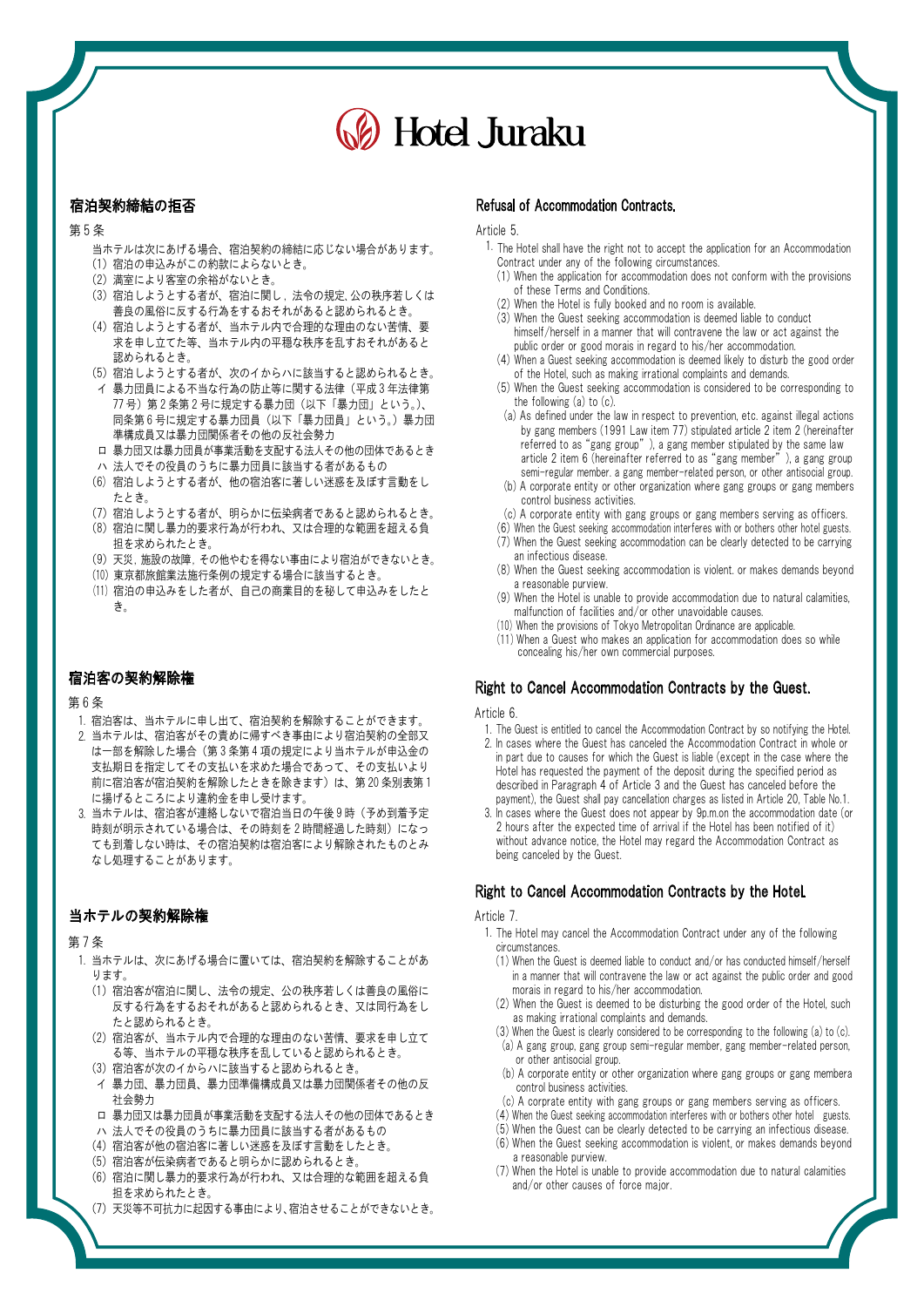# Hotel Juraku

- (8) 東京都旅館業法施行条例の規定する場合に該当するとき。
- (9) 寝室での寝たばこ、消防用設備等に対するいたずら、その他当ホテ ルが定める利用規則の禁止事項(火災予防上必要なものに限る)に 従わないとき。 (9) 寝室での寝たばこ、消防用設備等に対するいたすら、その他当ホテ<br>- ルが定める利用規則の禁止事項(火災予防上必要なものに限る)に<br>- 従わないとき。<br>(10) 宿泊契約成立後に第5条第1項第11号に定めることが判明したとき。<br>- (1)
- (10) 宿泊契約成立後に第5条第1項第11号に定めることが判明したとき。<br>(11) 宿泊の申込みをした者が、第2条第2項に基づく当ホテルの依頼に
- 対し、直ちに応じなかったとき。
- 2. 当ホテルが前項の規定に基づいて宿泊契約を解除したときは、宿泊客が いまだ提供を受けていない宿泊サービス等の料金はいただきません。

## **宿泊の登録**<br>第8条<br>、大いキンナ 宿泊の登録

- 1. 宿泊客は、宿泊当日、当ホテルのフロントにおいて、次の事項を登録し て頂きます。
	- (1) 宿泊客の氏名、年齢、性別、住所及び職業
	- (2) 外国人にあっては、国籍、旅券番号、入国地及び入国年月日 (チェックインの際、パスポートをコピーさせて頂きます)
	- (3) 出発日及び出発予定時刻
	- (4) その他当ホテルが必要と認める事項
- (チェックインの際、パスポートをコピーさせて頂きます)<br>(3)出発日及び出発予定時刻<br>(4)その他当ホテルが必要と認める事項<br>2. 宿泊客が第12 条の料金の支払いを、旅行小切手、宿泊券、クレジットカー<br>2. 宿泊客が第12 条の料金の支払いを、旅行小切手、宿泊券、クレジットカー ド等、通貨に代わり得る方法により行おうとするときは、予め前項の登 録時にそれらを提示して頂きます。

## 第 9 条 客室の使用時間

- 1 宿泊客が当ホテルの客室を使用できる時間は、到着日の午後 3 時から出 -<br>- ネ<br>宿泊客が当ホテルの客室を使用できる時間に<br>発日の午前 11 時までとしまいね。
- 2. 当ホテルは、前項の規定にかかわらず、同項に定める時間外の客室の使 用に応じることがあります。この場合には次に掲げる追加料金を申し受 けます。 当ホテルは、前項の規定にかかわらす、同項に定める時間外の客室の使<br>用に応じることがあります。この場合には次に掲げる追加料金を申し受<br>けます。<br>(1) 午前 11 時から午後5時迄の間、1 時間 1,000 円頂きます。
	- (1) 午前11 時から午後5時迄の間、1 時間1,000 円頂きます。<br>(2) 午後5 時以降は、1 泊分の宿泊料金を頂きます。
	-

## **利用規則の遵守**<br>第 10 条<br>第 10 条 利用規則の遵守

 1 宿泊客は、当ホテル内においては、当ホテルが定めてホテル内に提示し た各利用規則に従っていただきます。

## **営業時間**<br>第11条<br>第11.33 営業時間

- 1. 当ホテルの主な施設等の営業時間は次の通りとし、その他の施設等の詳 しい営業時間は備え付けのパンフレット、各所の掲示、客室内のサービ スディレクトリー等でご案内いたします。 当ホテルの主な施設等の宮業時間は次の<br>しい営業時間は備え付けのパンフレット<br>スディレクトリー等でご案内いたします<br>(1) フュントのサービス時間<br>
	- A.門限:なし (1)フロントのサービス時間<br>- A.門限:なし<br>- B.フロントサービス:24 時間
	- A.門限:なし<br>B.フロントサービス:24 時間<br>(2)付帯サービス施設の営業時間<br>- A.ベンダールーム:24 時間<br>- A.ベンダールーム:24 時間
	- (2) 付帯サービス施設の営業時間
		-
- 2. 前項の時間は、必要やむを得ない場合、臨時に変更する場合があります。 その場合には、適当な方法をもってお知らせします。

## **料金の支払い**<br>第 12 条<br>第 12 本以前には 料金の支払い

- 1. 宿泊料金等の支払いは、通貨又は当ホテルが認めた旅行小切手、宿泊券、 クレジットカード等これに代わり得る方法により、宿泊客の到着の際又 は当ホテルが請求したとき、フロントにおいて行っていただきます。
- 2. 当ホテルが宿泊客に客室を提供し、使用可能になった後、宿泊客が任意 に宿泊しなかった場合においても、宿泊料金は申し受けます。
- (8) When the provisions of Tokyo Metropolitan Ordinance are applicable.
- (9) When the Guest does not observe the rules prohibiting certain actions specified under the House Regulations stipulated by the Hotel (restricted to prohibitions dammed necessary in order to prevent fires) such as smoking in bed, and mischief to the fire fighting facilities.
- (10)When it is found that the provision of Item (11) of Paragraph 1 of Article 5 applies to the Guest after the conclusion of the Contract for Accommodation.
- (11)When the Guest who has made an application for accommodation does not immediately respond to the request by the Hotel in accordance with the provision of Paragraph 2 of Article 2.
- 2. In cases where the Hotel has canceled the Accommodation Contract in accordance with the preceding paragraph, the Hotel shall not be entitled to charge the Guest for any services which has not received.

#### **Registration**

#### Article 8

- 1. The Guest shall register the following particulars at the Front Desk of the Hotel on the day of accommodation.
	- (1) Name, age,sex, address and occupation of the Guest(s).
	- (2) Except in the case of a Japanese national or Japanese resident, nationality, passport number, port and date of entry in Japan (A photocopy of your passport must be taken when you check-in.) (3) Date and estimated time of departure, and
	- (4) Other particulars deemed necessary by the Hotel.
- 2. In cases where the Guest intends to pay his/her Accommodation Charges as prescribed in Article 12 by any means other than cash in Japanese currency such as traveler`s checks, coupons or credit cards, such means of payment shall be shown in advance at the time of registration as described in the preceding paragraph.

### Occupancy Hours of Guest Rooms

#### Article 9.

- 1. The Guest is entitled to occupy the contracted guest room of the Hotel from 3 p.m. on the day of registration until 11 a.m. on the day of departure. The Hotel may, notwithstanding the provisions prescribed in the preceding paragraph, permit the Guest to occupy the room beyond the check out time prescribed in the same paragraph.
- 2. In such cases, extra charges shall be paid as follows. (1) 1000yen per hour from 11:00 a.m. to 5:00 p.m.
	- (2) 1 night will be fully charged after 5:00 p.m.

### Observance of Use Regulations

#### Article 10.

 1. The Guest shall observe the House Regulations established by the Hotel which are posted within the premises of the Hotel.

### Business Hours

#### Article 11.

- 1. The business hours of the main facilities of the Hotel are as follows. Those of other facilities shall be notified in detail in brochures provided in the Hotel, notices displayed at various places, and service directories in guest room, etc.
	- (1) Service hours of Front Desk, etc.
		- A) Closing time : None
		- B) Front service : 24 hours
	- (2) Service hours of auxiliary facilities
	- A) Vending Machine : 24 hours
- 2. The business hours specified in the preceding paragraph are subject to temporary changes due to unavoidable circumstances of the Hotel, In such cases, the Guest shall be informed by appropriate means.

#### Payment of Accommodation Charges

#### Article 12

- 1. Accommodation Charges,etc. shall be paid with Japanese currency or by any means other than Japanese currency such as traveler`s checks, coupons or credit cards recognized by the Hotel at the front desk at the time of the arrival of the Guest or upon request by the Hotel.
- 2. Hotel Charges shall be paid even if the Guest voluntarily does not utilize the accommodation facilities once such facilities have been made available to him/her by the Hotel.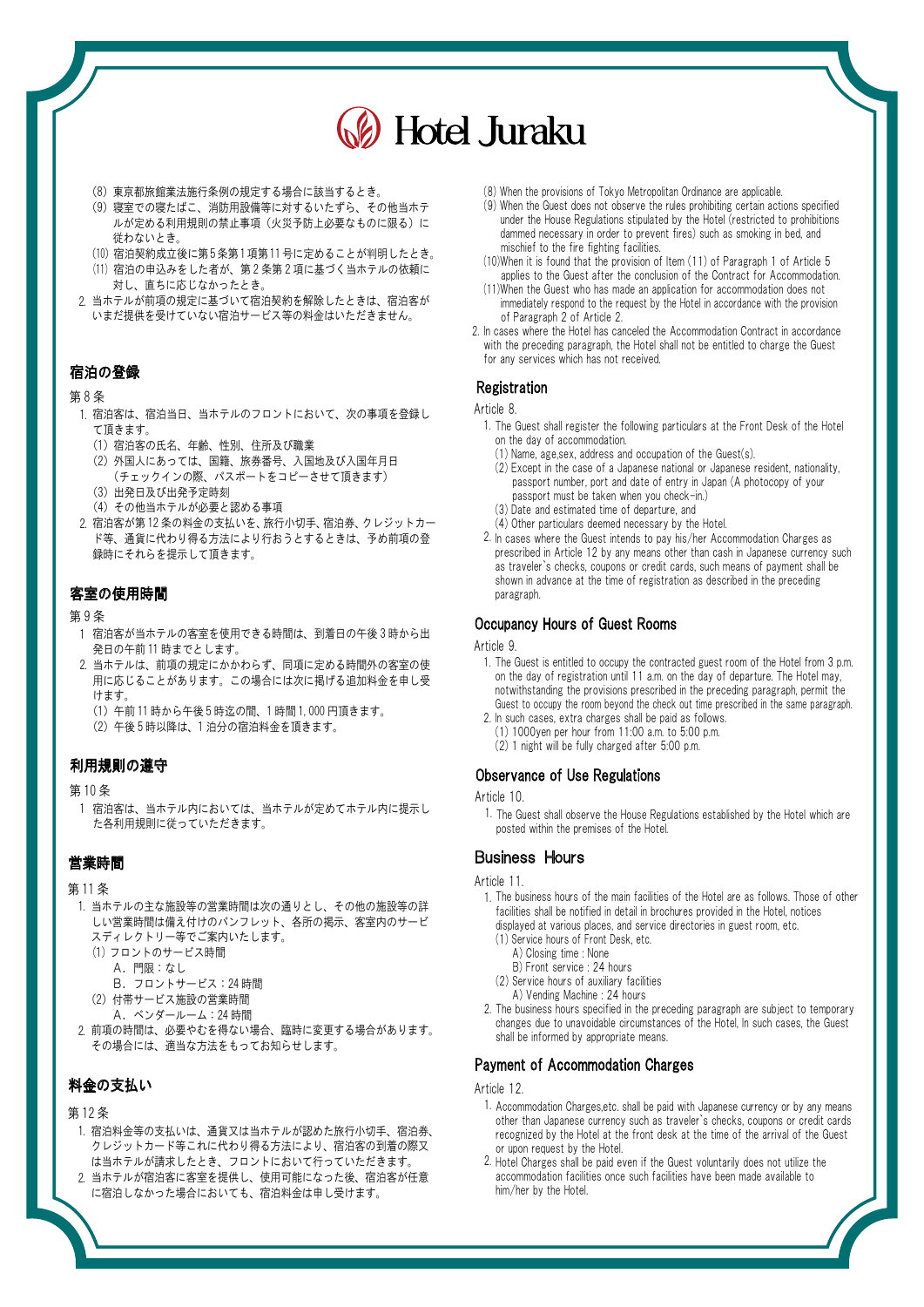# Hotel Juraku

## **当ホテルの責任**<br>第13条<br>第13 ※1 = 335 当ホテルの責任

- 1. 当ホテルは、宿泊契約及びこれに関連する契約の履行に当たり、又はそ れらの不履行により宿泊客に損害を与えたときは、その損害を賠償しま す。ただし、損害が当ホテルの責めに帰すべき事由によるものでないと きは、この限りではありません。
- 2. 当ホテルは、消防機関から「適」マークを受領しておりますが、万一の 火災等に対処するため、旅館賠償責任保険に加入しております。

## **契約した客室の**<br>第 14 条<br>第 14 次 - マン・コ 契約した客室の提供ができないときの取り扱い

- 1. 当ホテルは、宿泊客に契約した客室を提供できないときは、宿泊客の同 意を得て、できる限り同一の条件による他の宿泊施設を斡旋するものと します。
- 2. 当ホテルは、前項の規定に関わらず他の宿泊施設の斡旋ができないとき は、違約金相当額の補償料を宿泊客に支払い、その補償料は損害賠償額 に充当します。ただし、客室が提供できないことについて、当ホテルの 責めに帰すべき事由がないときは、補償料は支払いません。

## **寄託物等の取り**<br>第 15 条<br>第 15 条 寄託物等の取り扱い

- 1. 当ホテルは、宿泊客がフロントにお預けになった物品又は現金並びに貴 重品について、滅失、毀損等の損害を生じたときは、それが不可抗力で ある場合を除き、当ホテルは、その損害を賠償します。 ただし、現金及び貴重品については、当ホテルがその種類及び価額の明 告を求めた場合であって、宿泊客がそれを行わなかったときは、当ホテ ある場合を除き、当ホテルは、その損害を賠償します。<br>ただし、現金及び貴重品については、当ホテルがその種類及7<br>告を求めた場合であって、宿泊客がそれを行わなかったときに<br>ルは「……」<br>いいしかい ただし、現金及ひ貴重品については、当ホテルがその種類及び価額の明<br>告を求めた場合であって、宿泊客がそれを行わなかったときは、当ホテ<br>ルは 15 万円を限度としてその損害を賠償します。<br>当ホテルは、15 万円以上の現金又は時価 15 万円相当以上の物品はお預
- 2. 当ホテルは、15 万円以上の現金又は時価15 万円相当以上の物品はお預 かりできません。
- 3. 宿泊客が、当ホテル内にお持ち込みになった物品又は現金並びに貴重品 損害を賠償します。ただし、宿泊客から予め種類、及び価額の明告のなかっ<br>たものについては、15 万円を限度として当ホテルは、その損害を賠償し<br>ます。<br>4. 当ホテルは、第1項から第3項に基づく損害賠償責任のあるときであっ であってフロントにお預けにならなかったものについて、当ホテルの故 意又は過失により滅失、毀損等の損害が生じたときは、当ホテルはその 損害を賠償します。ただし、宿泊客から予め種類、及び価額の明告のなかっ であってフロントにお預けにならなかったものについて、当ホテルの故<br>意又は過失により滅失、毀損等の損害が生じたときは、当ホテルはその<br>損害を賠償します。ただし、宿泊客から予め種類、及び価額の明告のなかっ<br>たものについては、15 万円を限度として当ホテルは、その損害を賠償し ます。
	- ても、次に定める物品については、その責任を負いません。 (1) 稿本、設計書、図案、帳簿その他これらに準ずるもの(磁気テープ、 当ホテルは、第1項から第3項に基つく損害賠償責任のあるときであっ<br>ても、次に定める物品については、その責任を負いません。<br>(1)稿本、設計書、図案、帳簿その他これらに準ずるもの(磁気テープ、<br>磁気ディスク、CD ロム、光ディスク等情報機器(コンピュニター及びそ<br> 磁気ディスク、CD ロム、光ディスク等情報機器(コンピューター及びそ<br>の端末装置等の周辺機器 ) で直接処理を行える記録媒体に記録されたも のを含みます。)

## **宿泊客の手荷物**<br>第 16 条 宿泊客の手荷物又は携帯品の保管

- 1. 宿泊客の手荷物が、宿泊に先立って当ホテルに到着した場合は、その到 着前に当ホテルが了解したときに限って責任をもって保管し、宿泊客が フロントにおいてチェックインする際お渡しいたします。
- 2. 宿泊客がチェックアウトした後、宿泊客の手荷物又は携帯品が当ホテル に置き忘れられていた場合において、その所有者が判明したときは、当 ホテルは、当該所有者に連絡をするとともにその指示を求めるものとし ます。ただし、所有者の提示がない場合又は所有者が判明しないときは、 遺失物法に基づき処理させて頂きます。 ホテルは、当該所有者に連絡をするとともにその指示を求めるものとし<br>ます。ただし、所有者の提示がない場合又は所有者が判明しないときは、<br>遺失物法に基づき処理させて頂きます。<br>前2項の場合における宿泊客の手荷物又は携帯品の保管に関する当ホテ<br>
- 3. 前2項の場合における宿泊客の手荷物又は携帯品の保管に関する当ホテ ルの責任は、第 1 項の場合にあっては前条第 1 項の規定に、前項の場合 にあっては同条第 2 項の規定に準じるものとします。

#### Liabilities of the Hotel

Article 13.

- 1. The Hotel shall compensale the Guest for damage if the Hotel has caused such damage to the Guest in the fulfillment or the nonfulfillment of the Accommodation Contract and/or related agreements.However,the same shall not apply in cases where such damage is due to reasons for which the Hotel is not liable
- 2. Even though the Hotel has received the "APPROVED MARK"(Certificate of excellence on Fire Prevention Standard issued by the fire station), furthermore, the Hotel is covered by the Hotel Liability Insurance in order to deal with unexpected fire and/or other disasters.

### Arrangement When Unable to Provide Contracted Rooms

#### Article 14.

- 1. The Hotel shall, when unable to provide contracted room(s), arrange accommodation of the same standard elsewhere for the Guest as far as practicable with the consent of the Guest.
- 2. When arrangement of othe accommodation cannot be made notwithstanding the provisions of the preceding paragraph, the Hotel shall pay the Guest a compensation fee equivalent to the cancellation charges and the compensation fee shall be applied to the reparations. However,when the Hotel cannot provide accommodations due to reasons for which the Hotel is not liable, the Hotel will not pay the compensation fee to the Guest.

### Handling of Deposited Articles

Article 15.

 1. The Hotel shall compensate the Guest for the damage when loss,breakage or other damage is caused to the goods, cash or valuables deposited at the front desk by the Guest, except in the case when this has occurred due to causes of force majeure.

However, for cash and valuables, when the Hotel has requested the Guest to report its kind and value but the Guest has failed to do so, the Hotel shall compensate the Guest within the limits of 150,000 yen.

- 2. The Hotel will not keep in its safe more than 150,000 yen in cash or item with a current value of at least 150,000 yen.
- 3. The Hotel shall compensate the Guest for the damage when loss,breakage or other damage is caused and determined to be the result of intention or negligence on the part of the Hotel, to the goods, cash or valuables which are brought into the premises of the Hotel by the Guest but are not deposited at the front desk. However for articles of which the kind and value has not been reported in advance by the Guest, the Hotel shall compensate the Guest within the limits of 150,000 yen.
- 4. The Hotel shall not be responsible for the following items even if the Hotel is obligated to provide compensation based on the provisions of Paragraphs 1 to 3 above.

(1) Manuscripts, designs, drawings, ledgers, or anything equivalent (including recorded media that can be directly processed with information devices [computers and peripheral devices, such as computer terminals], such as magnetic tapes, magnetic disks, CD-ROM discs, and optical discs).

#### Custody of Baggage and/or Belongings

Article 16.

- 1. When the baggage of the Guest is brought into the Hotel before his/her arrival, Hotel shall be liable to keep it and to hand it over to the Guest at the Front Desk at the time of his/her check-in only if the Hotel has agreed to do so in advance.
- 2. When the baggage or belongings of the Guest is found after his check-out, and the ownership of the article is confirmed, the Hotel shall inform the owner of the Hotel by the owner or when the ownership is not confirmed, the Hotel shall dispose of them in accordance with the Law concerning Lost Goods.
- 3. The Hotel`s liability in regard to the custody of the Guest`s baggage or belongings in the case of the preceding two paragraphs shall be assumed in accordance with the provisions of Paragraph 1 of the preceding Article in the case of Paragraph 1, and with the provisions of Paragraph 2, of the same Article in the case of Paragraph 2.